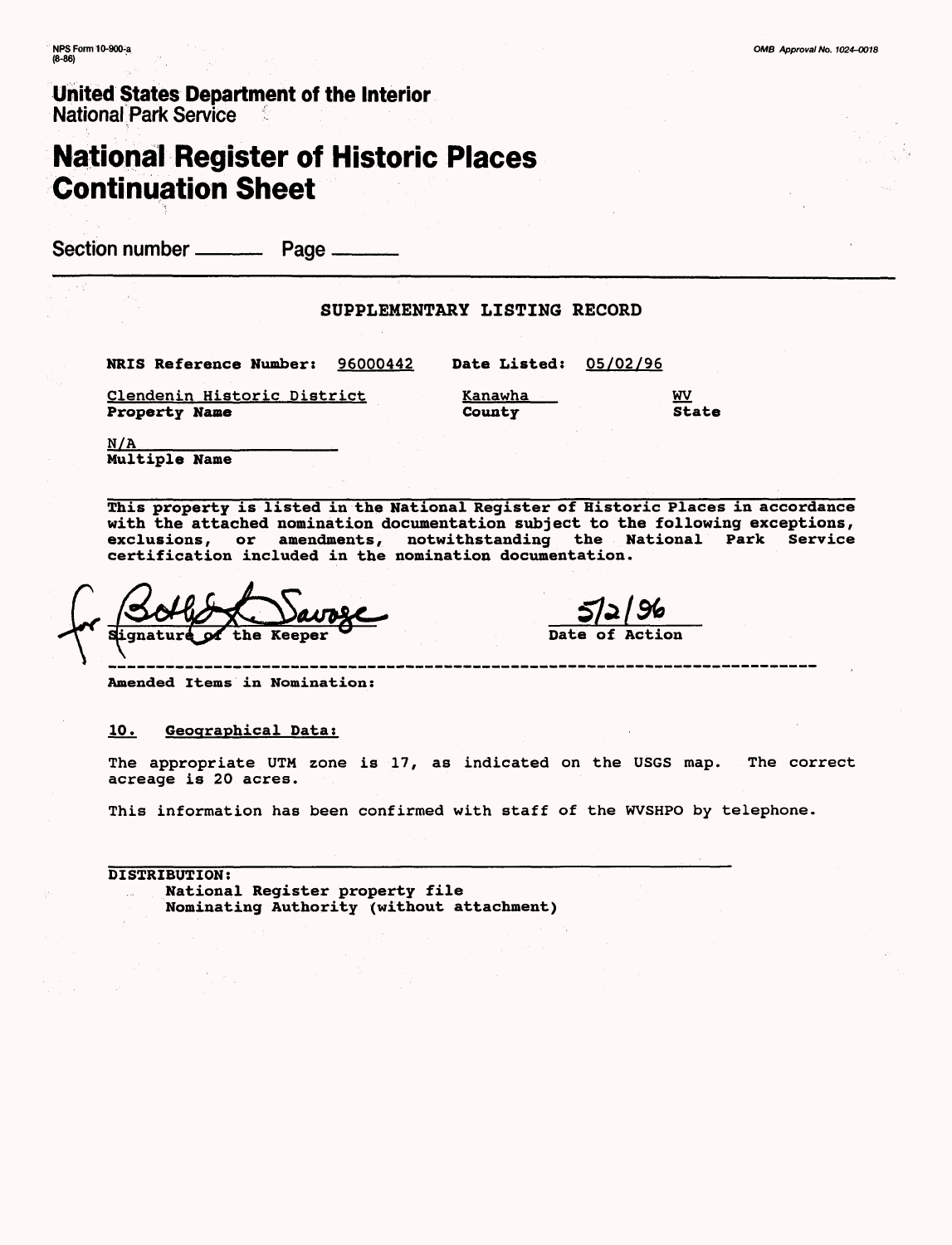| RECEIVED 226                                                                                                                                                                                                                                                                                                                                                                                                                                                                                                                                                                                                                            |
|-----------------------------------------------------------------------------------------------------------------------------------------------------------------------------------------------------------------------------------------------------------------------------------------------------------------------------------------------------------------------------------------------------------------------------------------------------------------------------------------------------------------------------------------------------------------------------------------------------------------------------------------|
| <b>NPS Form 10-900</b><br>OMB No. 10024-0018                                                                                                                                                                                                                                                                                                                                                                                                                                                                                                                                                                                            |
| (Oct. 1990)<br>United States Department of MAR   8 1990<br>United States Department of The Interior National Park Service<br>NATIONAL REGISTER OF HISTORIC PLACES REGISTRATION FORM<br>NATIONAL PARK SERVICE                                                                                                                                                                                                                                                                                                                                                                                                                            |
| 1. Name of Property                                                                                                                                                                                                                                                                                                                                                                                                                                                                                                                                                                                                                     |
| historic name: Clendenin Historic District<br>۔<br>ماہ کے بعد کا محمد میں کہ جب کا بات کا محمد ہوں ہے جب محمد ہوں کہ اس کے بعد محمد محمد محمد محمد محمد محمد محمد<br>محمد ہوں کہ محمد محمد محمد ہوں کہ محمد ہوں ہوں محمد ہوں کہ محمد ہوں اس کی سے محمد محمد محمد محمد محمد                                                                                                                                                                                                                                                                                                                                                              |
| 2. Location                                                                                                                                                                                                                                                                                                                                                                                                                                                                                                                                                                                                                             |
| street & number: Along Main Street, Maywood Avenue, not for publication:<br>Elk Avenue, and Koontz Avenue city/town:<br>vicinity: N/A                                                                                                                                                                                                                                                                                                                                                                                                                                                                                                   |
| state: WV _____ code: WV __ county: Kanawha ___ code: 039 zip code: 25045                                                                                                                                                                                                                                                                                                                                                                                                                                                                                                                                                               |
| 3. State/Federal Agency Certification<br>-----------------------------------                                                                                                                                                                                                                                                                                                                                                                                                                                                                                                                                                            |
| As the designated authority under the National Historic Preservation Act<br>of 1986, as amended, I hereby certify that this ___ nomination<br>__ request for determination of eligibility meets the documentation<br>standards for registering properties in the National Register of Historic<br>Places and meets the procedural and professional requirements set forth<br>in 36 CFR Part 60. In my opinion, the property __ meets __ does not<br>meet the National Register Criteria. I recommend that this property be<br>considered significant $\_\_$ nationally $\_\_$ statewide $\chi$ locally.<br>(__ Seg/continuation sheet.) |
| MMMMM GIRMAN<br>Signature of Certifying Official<br>$\frac{3.5.96}{\text{Date}}$                                                                                                                                                                                                                                                                                                                                                                                                                                                                                                                                                        |
|                                                                                                                                                                                                                                                                                                                                                                                                                                                                                                                                                                                                                                         |
| State or Federal agency and bureau<br>Date                                                                                                                                                                                                                                                                                                                                                                                                                                                                                                                                                                                              |
| In my opinion, the property $\underline{\chi}$ meets ___ does not meet the National Register criteria. (___ See continuation sheet for additional comments.)                                                                                                                                                                                                                                                                                                                                                                                                                                                                            |
| Signature of Certifying Official/Title<br>Date                                                                                                                                                                                                                                                                                                                                                                                                                                                                                                                                                                                          |
| State or Federal agency and bureau                                                                                                                                                                                                                                                                                                                                                                                                                                                                                                                                                                                                      |
| 4. National Park Service Certification                                                                                                                                                                                                                                                                                                                                                                                                                                                                                                                                                                                                  |
| I, hereby certify that this property is<br>Date<br>SDinature of Reeper<br>of Action<br>entered in the National Register<br>See continuation sheet.<br>determined eligible for the<br>National Register<br>See continuation sheet.<br>determined not eligible for the<br>National Register<br>removed from the National Register<br>and the control of the control of the control of the control of the control of                                                                                                                                                                                                                       |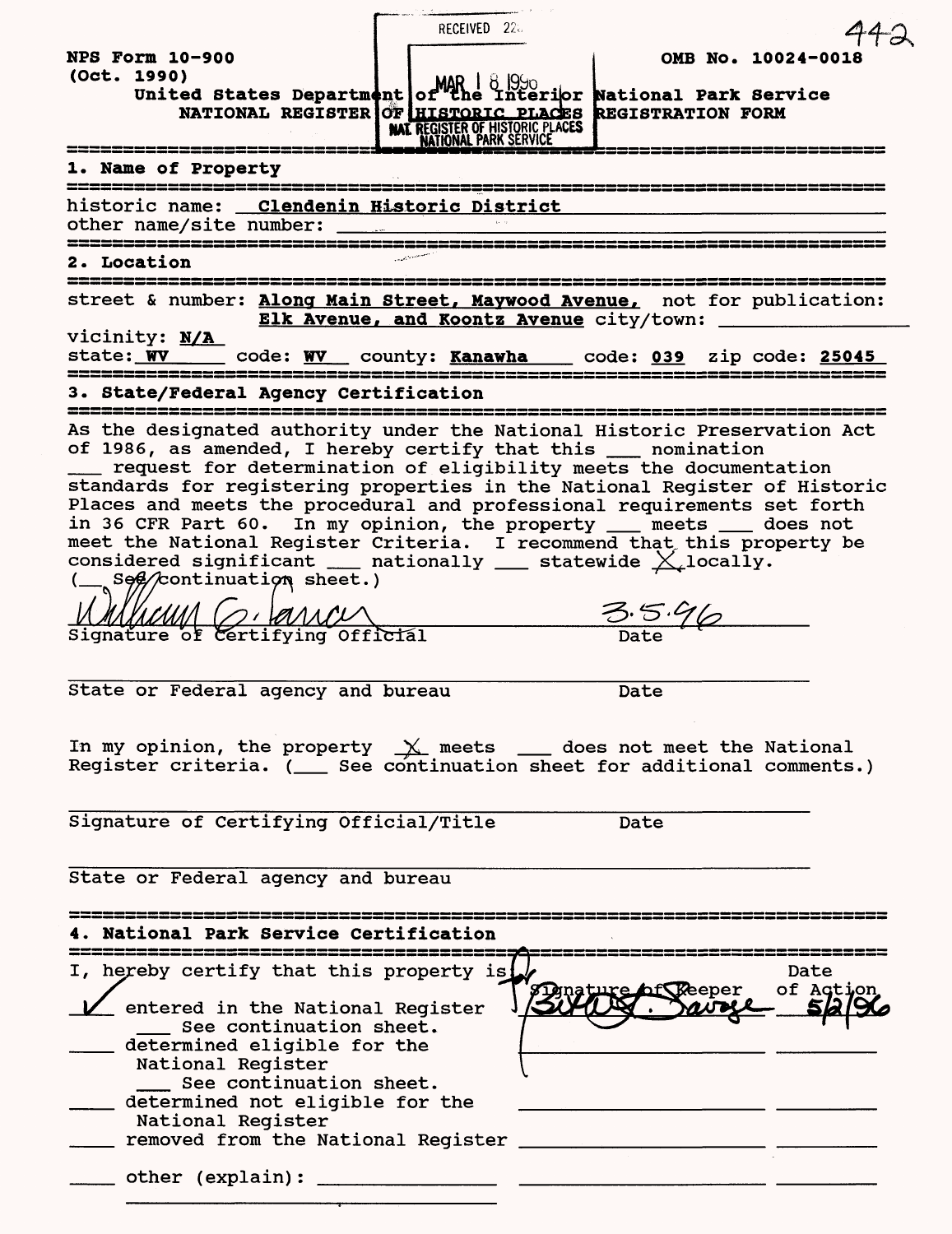<u>Clendenin Historic District Number of Kanawha County, WV </u> Name of Property **County** County and State

| <b>5. Classification</b>                                                                                                                                                                   |                                                                                                                                                                                                                                                                      |
|--------------------------------------------------------------------------------------------------------------------------------------------------------------------------------------------|----------------------------------------------------------------------------------------------------------------------------------------------------------------------------------------------------------------------------------------------------------------------|
| Ownership of Property:<br>(Check as many boxes as apply)                                                                                                                                   | Category of Property<br>(Check only one box)                                                                                                                                                                                                                         |
| X private<br>X public-local<br>public-State<br>X public-Federal                                                                                                                            | object<br>building(s)<br>X district<br>site<br>structure                                                                                                                                                                                                             |
| Number of Resources within Property<br>(Do not include previously listed resources in the count.)                                                                                          |                                                                                                                                                                                                                                                                      |
| Contributing<br>Noncontributing<br>37<br>11<br>$\mathbf o$<br>O<br>1<br>$\mathbf 0$                                                                                                        | buildings<br>sites<br>structures                                                                                                                                                                                                                                     |
| $\bullet$<br>$\mathbf{1}$<br>38<br>12                                                                                                                                                      | objects<br><b>TOTAL</b>                                                                                                                                                                                                                                              |
| Number of contributing resources previously listed in the National<br>Register N/A<br>6. Function or Use                                                                                   |                                                                                                                                                                                                                                                                      |
| _________________________________<br><b>Historic Functions</b><br>Domestic: single dwelling; hotel Same as opposite<br>commerce/trade: financial<br>institution, business,<br>professional | <b>Current Functions</b><br>(Enter categories from instructions) (Enter categories from instructions)                                                                                                                                                                |
| Education: school                                                                                                                                                                          |                                                                                                                                                                                                                                                                      |
| <b>Religion: churches</b>                                                                                                                                                                  |                                                                                                                                                                                                                                                                      |
| 7. Description                                                                                                                                                                             | <u>, an an an 2013 (11) 2004 an an 110, an an an 110, an 111, an 111, an 111, an 111, an 111, an 111, an 1</u>                                                                                                                                                       |
| Architectural Classification:                                                                                                                                                              | Materials<br>(Enter categories from instructions) (Enter categories from instructions)                                                                                                                                                                               |
| Late 19th and 20th Century<br>Revivals: Classical Revival,                                                                                                                                 | Foundation Brick, concrete                                                                                                                                                                                                                                           |
| Colonial Revival, Late Gothic                                                                                                                                                              | Walls_______ Brick, stone, clapboard                                                                                                                                                                                                                                 |
| Revival; Commercial Style<br>Modern Movements: Art Deco                                                                                                                                    | Roof Slate, rolled, asphalt shingle<br>Other design and the contract of the contract of the contract of the contract of the contract of the contract of the contract of the contract of the contract of the contract of the contract of the contract of the contract |
|                                                                                                                                                                                            |                                                                                                                                                                                                                                                                      |

# Narrative Description

(Describe the historic and current condition of the property on one or more continuation sheets.)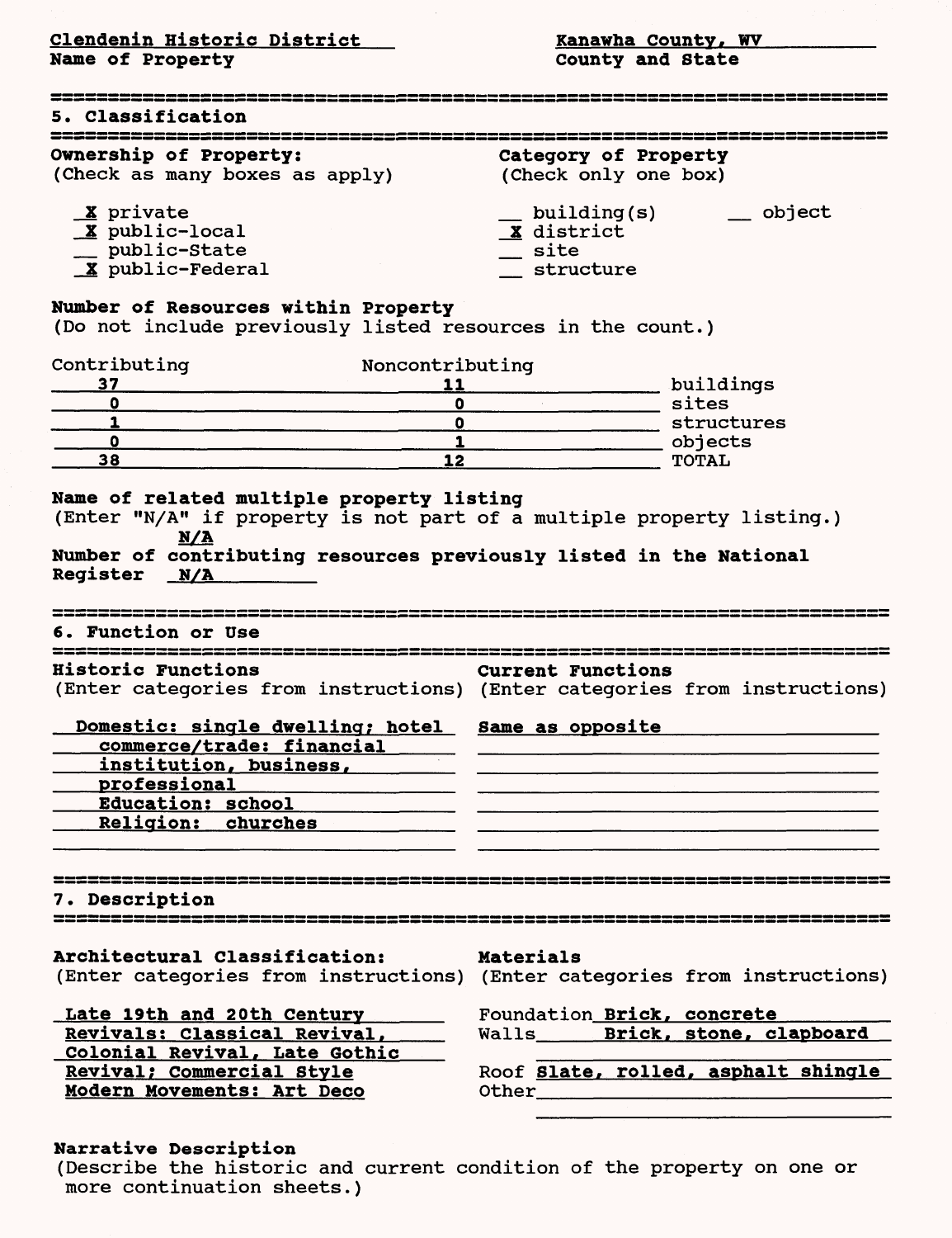8. Statement of Significance

# Applicable National Register Criteria

(Mark "X" in one or more boxes for the criteria qualifying the property for National Register listing.)

- X A Property is associated with events that have made a significant contribution to the broad patterns of our history.
- \_ B Property is associated with the lives of persons significant in our past.
- $X$  C Property embodies the distinctive characteristics of a type, period, or method of construction or represents the work of a master, or possesses high artistic values, or represents a significant and distinguishable entity whose components lack individual distinction.
- \_ D Property has yielded, or is likely to yield, information important in prehistory or history.

Criteria Considerations (Mark "X" in all the boxes that apply.)

Property is: N/A

- \_ A owned by a religious institution or used for religious purposes.
- \_ B removed from its original location.
- \_ C a birthplace or grave.
- \_\_ D a cemetery.
- \_ E a reconstructed building, object, or structure.
- $\mathbb{F}$  a commemorative property.
- \_ G less than 50 years of age or achieved significance within the past 50 years.

#### Areas of Significance

(Enter categories from instructions)

| <b>Architecture</b> |  |
|---------------------|--|
| Commerce            |  |
| Industry            |  |

#### Period of Significance 1890 - 1940\_\_\_\_\_\_\_\_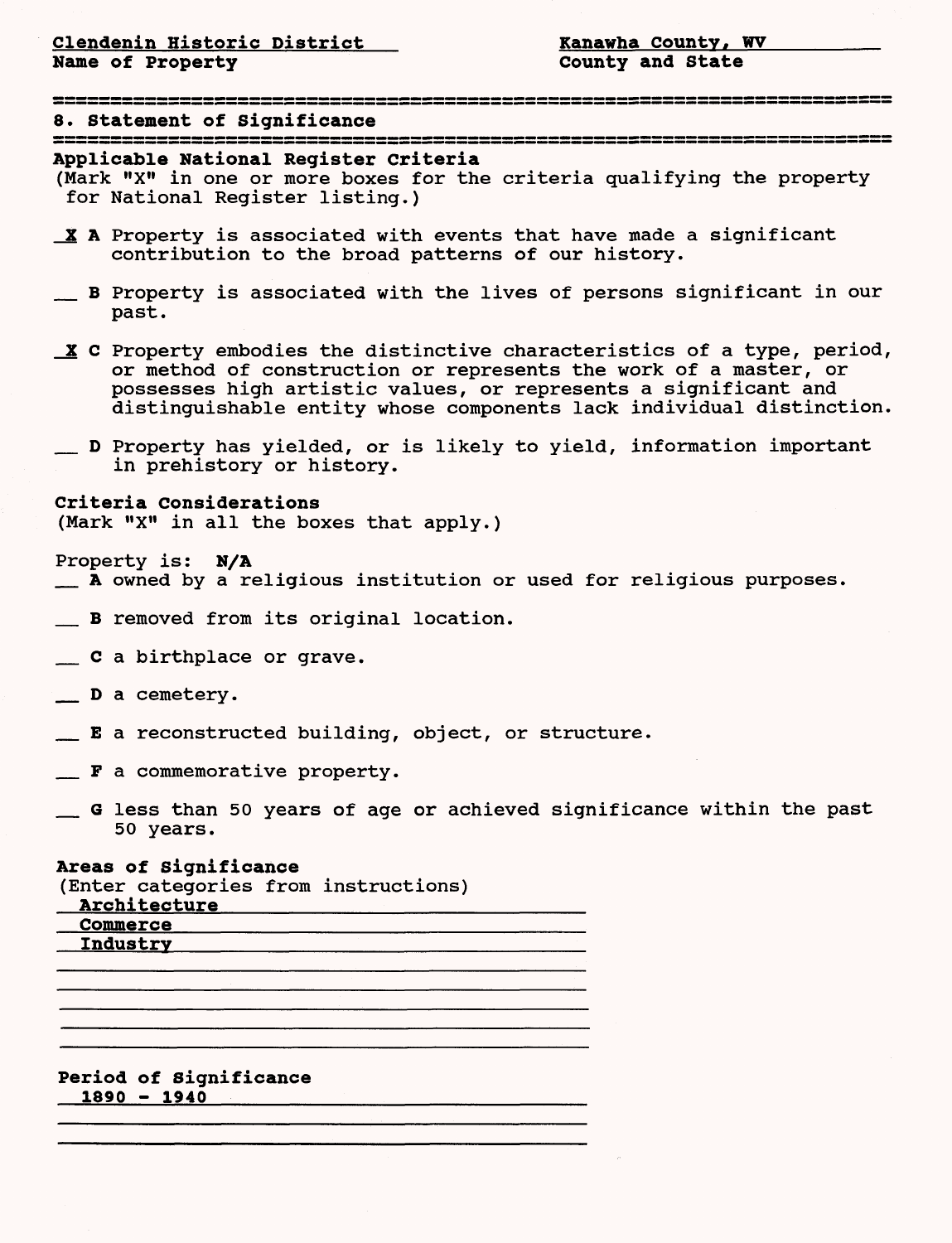### **Clendenin Historic District 1988 County, WI All Manuscript Ranawha County, WI All Manuscript Ranawha County, WI All Manuscript Ranawha County, WI All Manuscript Ranawha County and State Name of Property**

**Significant Dates \_1920**

**Significant Person** (Complete if Criterion B is marked above)

 $N/A$ 

**Cultural Affiliation N/A\_\_\_\_\_\_\_\_\_\_**

Architect/Builder

Knapp and Haviland; Levi J. Dean **A.G. Higgenbotham**

#### **Narrative Statement of Significance**

(Explain the significance of the property on one or more continuation sheets . )

#### 

**9. Major Bibliographical References**

#### **Bibliography**

(Cite the books, articles, and other sources used in preparing this form on one or more continuation sheets.)

#### **Previous documentation on file (NPS): N/A**

- \_ preliminary determination of individual listing (36 CFR 67) has been requested.
- \_ previously listed in the National Register
- \_ previously determined eligible by the National Register
- \_ designated a National Historic Landmark
- $\_$  recorded by Historic American Buildings Survey
- \_ recorded by Historic American Engineering Record # \_ N/A

#### **Primary location of additional data:**

X State Historic Preservation Office

- \_ Other State agency
- \_ Federal agency
- \_ Local government
- \_ University
- \_ Other

Name of Repository: \_\_\_\_\_\_\_\_\_\_\_\_\_\_\_\_\_\_\_\_\_\_\_\_\_\_\_\_\_\_\_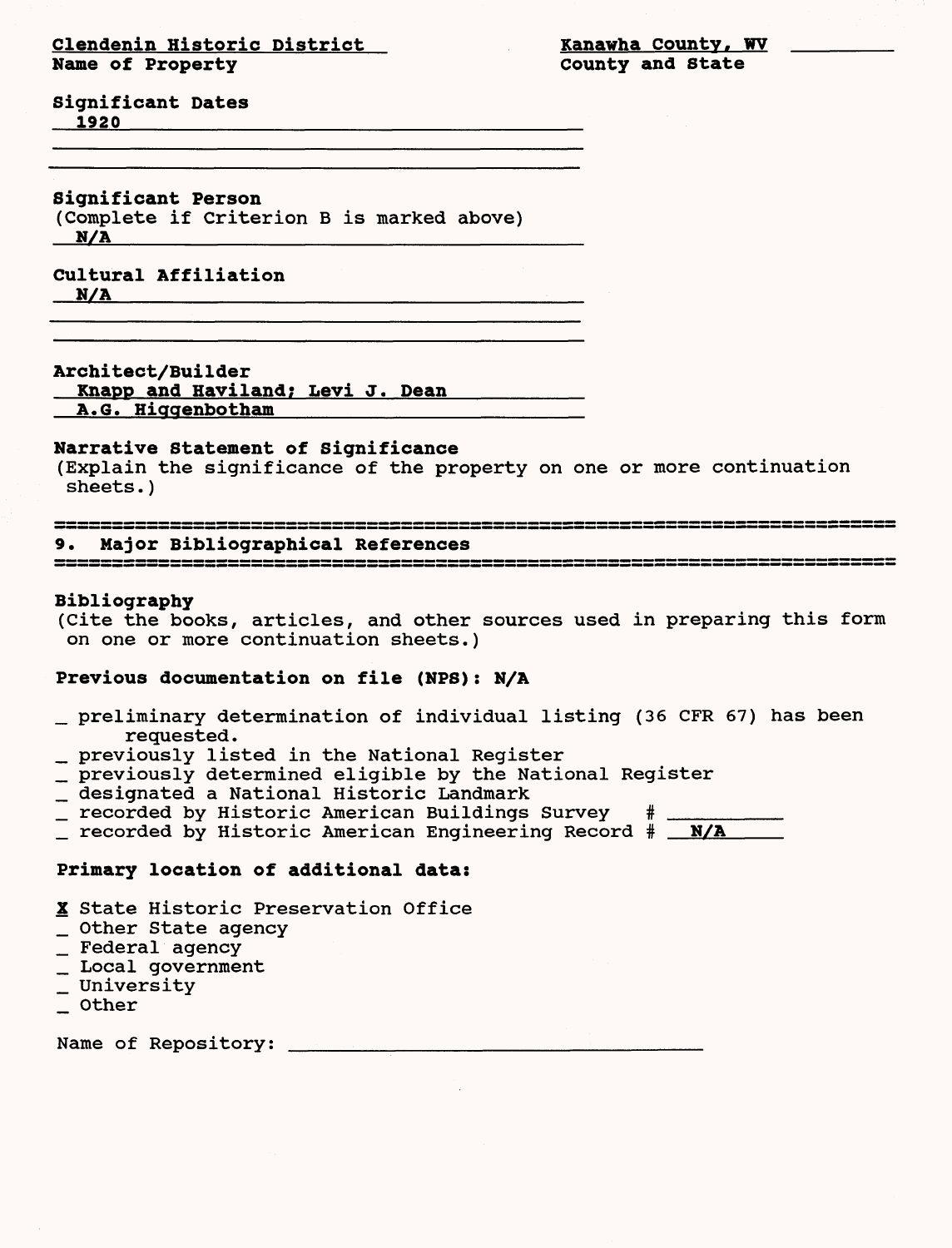Clendenin Historic District Kanawha County, WV

County and State

| ---------------------------------<br>10. Geographical Data                                                                                 |
|--------------------------------------------------------------------------------------------------------------------------------------------|
| Acreage of Property:                                                                                                                       |
| UTM References (Place additional UTM references on a continuation sheet.)                                                                  |
| $\mathbf{1}$<br>$\mathbf{2}$<br>Zone Easting Northing<br>Zone Easting Northing<br>3<br>4<br>Zone Easting Northing<br>Zone Easting Northing |
| X see continuation sheet                                                                                                                   |
| Verbal Boundary Description<br>(Describe the boundaries of the property on a continuation sheet.)                                          |
| Boundary Justification<br>(Explain why the boundaries were selected on a continuation sheet.)                                              |
| 11. Form Prepared By                                                                                                                       |
| Name/Title: Rodney S. Collins, Karen F. Stover, WV SHPO                                                                                    |
| Organization: WV Div. of Culture & History Date: November 20, 1995                                                                         |
| Street & Number: 1900 Kanawha Blvd, East __ Telephone: (304) 558-0220                                                                      |
| City or Town: Charleston State: WV ZIP: 25305-0300                                                                                         |
| <b>Additional Documentation</b>                                                                                                            |
| Submit the following items with the completed form:                                                                                        |

# Continuation Sheets

## Maps

A US6S map (7.5 or 15 minute series) indicating the property's location.

A Sketch map for historic districts and properties having large acreage or numerous resources.

### Photographs

Representative black and white photographs of the property.

## Additional Items

(Check with the SHPO or FPO for any additional items)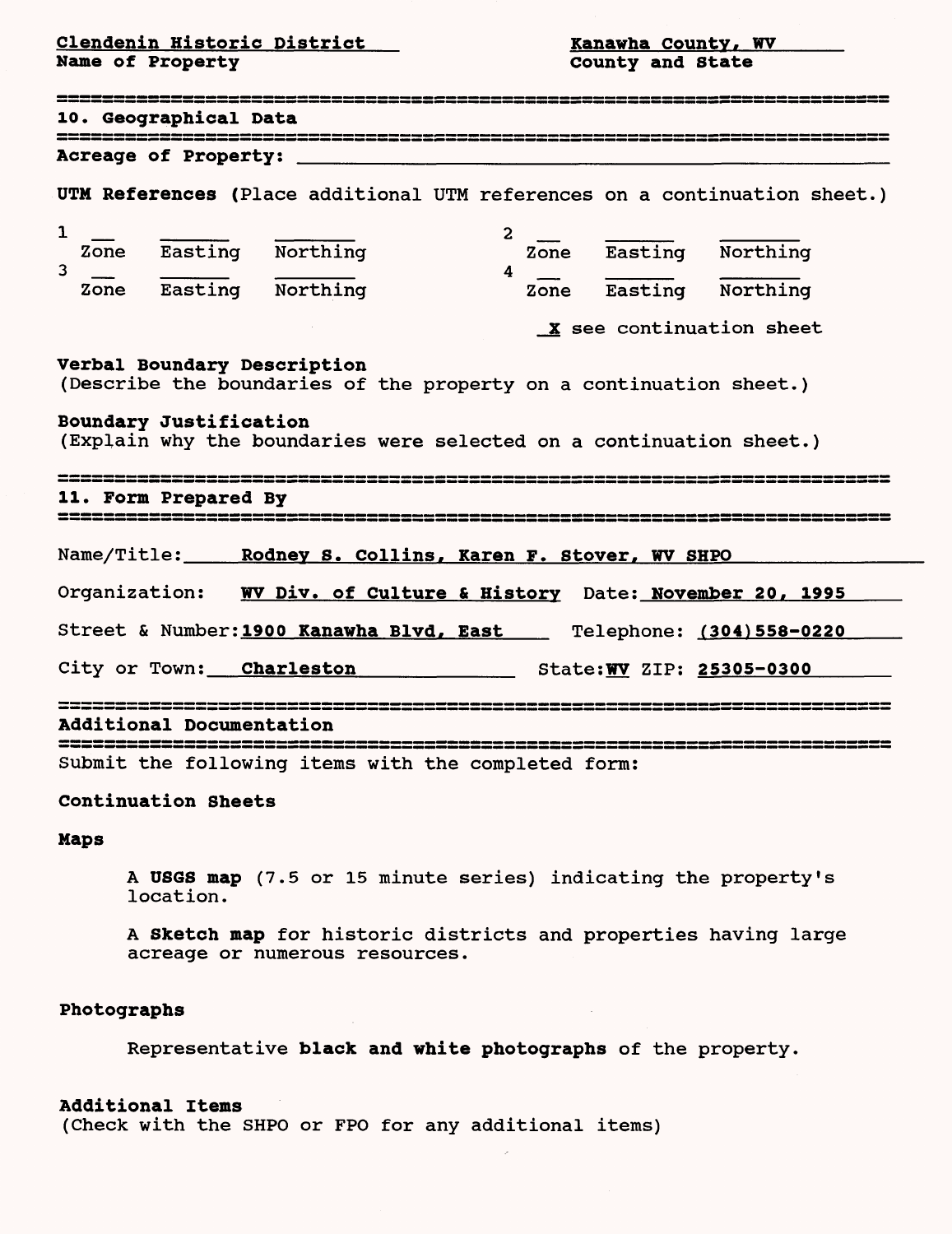<u>Clendenin Historic District County, Word (Nanawha County, WV)</u><br>Name of Property **Name County and State** Name of Property

| Property Owner Multiple Ownership                                                                                               |                                                                                                                                     |
|---------------------------------------------------------------------------------------------------------------------------------|-------------------------------------------------------------------------------------------------------------------------------------|
| (Complete this item at the request of SHPO or FPO.)                                                                             |                                                                                                                                     |
|                                                                                                                                 |                                                                                                                                     |
|                                                                                                                                 |                                                                                                                                     |
| لحكة كالحسر وسروعت والغريسة بسخ بسخ ومخصب ونقر وسنوا فننا والمناصب والتربية ومعالمة والمناسبة والمناصب فتنابعت والثروان والأخاذ | است والله والقاربي والتي والتي المتركب المراقب المراسي والتي المنار المنار المنار المتركبات والتي والمراقص المنار والتي يتمن والمرا |

Paperwork Reduction Act Statement: This information is being collected for applications to the National Register of Historic Places to nominate properties for listing or determine eligibility for listing, to list properties, and to amend existing listings. Response to this request is required to obtain a benefit in accordance with the National Historic Preservation Act, as amended (16 U.S.C. 470 et seq.).

Estimated Burden Statement: Public reporting burden for this form is estimated to average 18.1 hours per response including time for reviewing instructions, gathering and maintaining data, and completing and reviewing the form. Direct comments regarding this burden estimate or any aspect of this form to the Chief Administrative Services Division, National Park Service, P.O. Box 37127, Washington, DC 20013-7127; and the Office of Management and Budget, Paperwork Reductions Projects (1024-0018), Washington, DC 20503.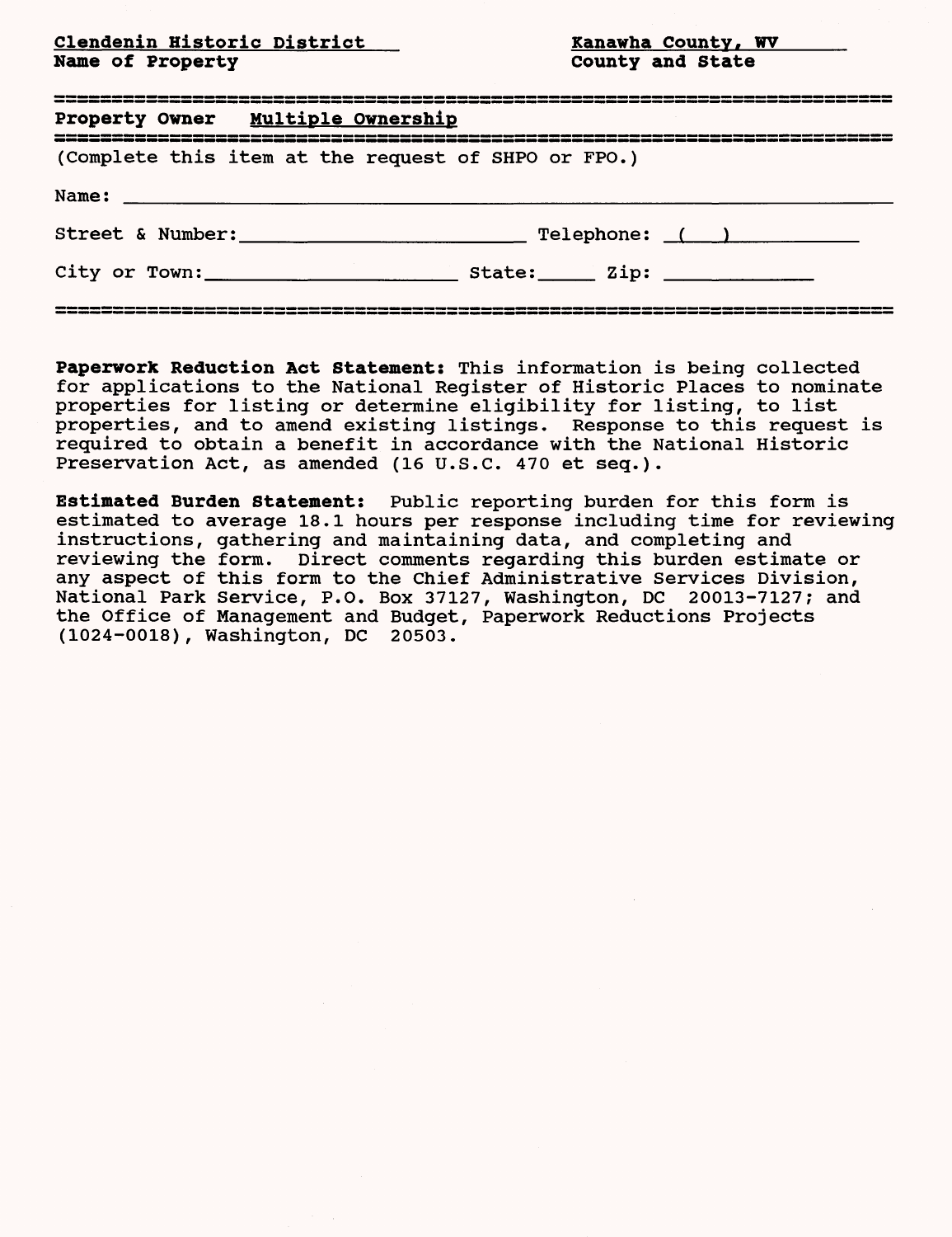NATIONAL REGISTER OF HISTORIC PLACES CONTINUATION SHEET

# Clendenin Historic District Nanawha County, WV

Section number  $\begin{array}{ccc} 7 & 2 & \end{array}$  Page  $\begin{array}{ccc} 1 & \end{array}$ 

Clendenin (population 1,203), is primarily a residential and service community that occupies a level tract at the confluence of the Elk River, and Big Sandy Creek. The Elk is a major tributary of the Kanawha River that flows through the central West Virginia counties of Pocahontas, Webster, Clay, and Kanawha Counties. The community is located about 20 miles northeast of Charleston in an area that witnessed important early industrial developments. The region's deposits of brine, coal, gas, timber, oil, and water attracted industrial entrepreneurs who established facilities, one of which, Union Carbide, would become internationally famous. Clendenin's boom conditions of the late 19th and early 20th century languished, however, as the nearby Kanawha Valley attracted to its spacious topography several of the town's factories. By the second half of the 20th century, Clendenin reverted to the status of a local service center that supplied the local population with department stores, banks, retail shops, service stations and public services. Because development in the town waned to an extent, continuing use of many older building dating to the 1890s and first decades of the 20th century now provide an important physical legacy reflecting the development of a small West Virginia town.

Clendenin is a linear town that presents a development pattern along the relatively narrow benches of the Elk River Valley. At the center of this development is Main Street with its 1890s late Victorian commercial buildings. The importance of the street was enhanced by construction of the Clendenin Bridge (1923, #11) that provided a critical link with the western section of the town. Within the small commercial core are located a variety of brick buildings standing along Main Street, Maywood Avenue, Elk Avenue, and Koontz Avenue. To the northeast of Main Street Koontz Avenue provides an early adjacent residential area containing a school, a church, and older houses, one of which, the Craftsman and Colonial-style Luther Koontz house (1911, #45), was considered Clendenin's finest residence at the time of construction.

Many of Clendenin's major downtown buildings are constructed of brick and feature heavy cornices, brick corbelling, and vernacular "builders" facades. Several banks, among these the old Clendenin State Bank, a Neo-classical Revival anchor building (1923, #12) and the Farmers and citizens Bank (c.1925, #23) were designed by Charleston architects. Their prominent corner locations are a reflection of the prestige of these institutions. Toward the close of the town's major period of construction activity is the Roxy Theater (c. 1930-40, #21) a Maywood Avenue Art Deco-style landmark that still functions as a movie theater.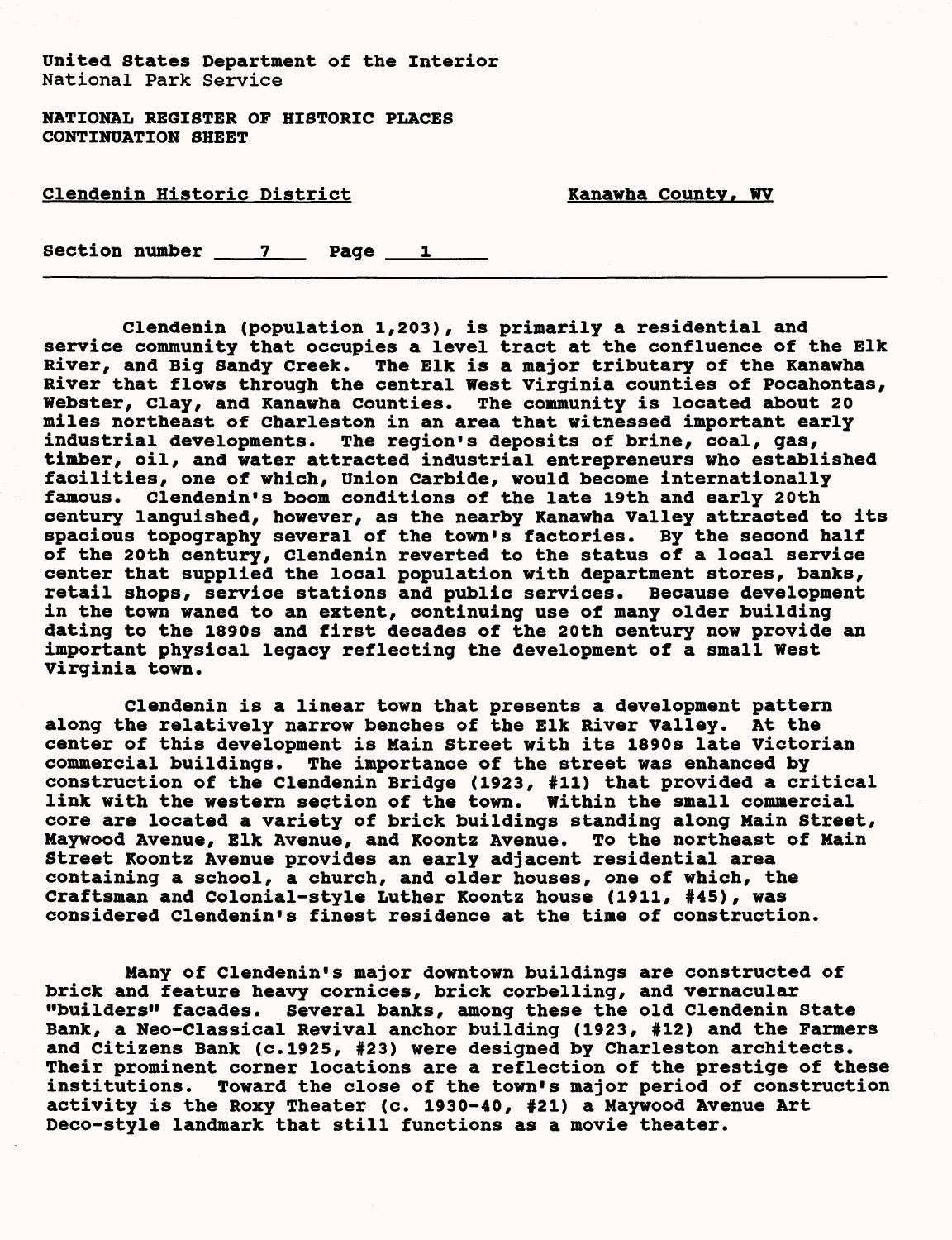NATIONAL REGISTER OF HISTORIC PLACES CONTINUATION SHEET

# Clendenin Historic District Nanawha County, WV

Section number  $\frac{7}{2}$  Page  $\frac{2}{2}$ 

A high percentage of resources within the Clendenin Historic District contribute to the historic qualities of the neighborhood. Both contributing (C) and noncontributing (NC) resources are identified in the inventory list that follows, in addition to the illustrations presented in color coding on the sketch map attached.

# Contributing and Noncontributing Resources

- 1. Darveys Building, corner of Main and Maywood c.1894, C. The 2-story red brick commercial building features outstanding decorative brick paneling and a bracketed cornice.
- 2. Ore's Video Store, 19-1/2 Main Street, c.1890-94 C. Similar to its neighbor to the south, this 2-story brick building is crowned by a heavy period cornice.
- 3. Old Jackson Grocery Store, 17 Main Street, c.1894, C. Despite second story window alterations, this building possesses striking glass display windows and a splayed first floor entrance vestibule.
- 4. Lynch Floral Center/Jackson Hardware, 15 Main St., c.1892-94, C. A 3-bay, 2-story brick, the structure features decorative brick paneling at the cornice line.
- 5. Joe's Laundry, Main Street, c.1890 with 1930s alterations, NC. The 2-story building was extensively altered during the 1930-40 period with Art Deco refinements. The significant Deco redesign was later altered.
- 6-7. Robertson-Parris Company Store, 24-28 Main Street, c.1894, NC. The massive metal canopy and altered windows on the facade facing Main Street have created an integrity problem.
- 8. Parris Furniture Store/University Health Associates, #3 Main Street 1890s, C. Retaining the rhythm of the street's 2-story Late 19th century commercial buildings, this 3-bay structure was the center of the business established by John Wesley Parris.
- 9. O.J. Morrison (Ben Franklin, corner of Main and Elk), c. 1915, C. The probable design of Huntington architect, Levi J. Dean, its 2-story mullioned window is expansive and unusual.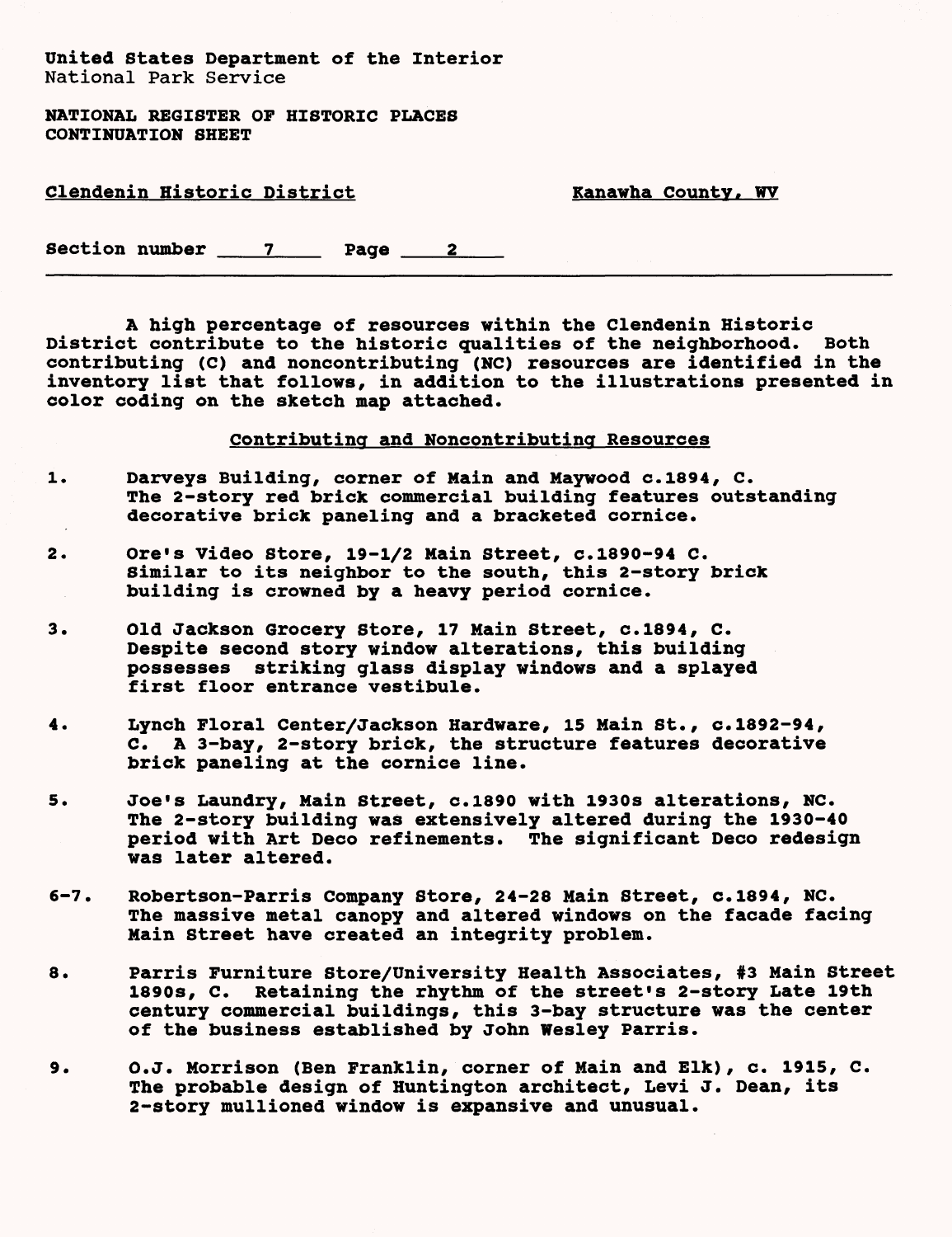**NATIONAL REGISTER OF HISTORIC PLACES CONTINUATION SHEET**

| <b>Clendenin Historic District</b> |  |  |  |
|------------------------------------|--|--|--|
|                                    |  |  |  |

Kanawha County, WV

Section number 7 Page 3

- 10. Karr Discount and Robertson-Parris Warehouse, corner of Main and Elk, c.1900, C. Located to the rear of the previously described building, this is also a 2-story period red brick commercial structure.
- 11. Clendenin Bridge, at Main and Elk, 1923, C. The old Clendenin Bridge is a multi-truss structure, consisting of a through truss, two poney trusses, and two I-beam approach spans. The superstructure is carried upon high cut-stone piers that survive, probably from an earlier bridge, constructed about 1894. These masonry features are generally regarded as the finest remaining on the Elk River. The bridge was built by the Metal Products Company and fabricated by the J.E. Moss Iron Works, Wheeling, WV. The bridge is currently the subject of an intensive preservation campaign involving local groups and the National Trust for Historic Preservation.
- 12. Clendenin State Bank/Bank One, 2-4 Main St., 1923, C. Knapps and Haviland, architects. The commercial section's most prominent example of Neo-Classical architecture, the limestone building features a monumental recessed Ionic portico.
- 13-14. Clendenin Cards and Pharmacy, 12 Main St., c.1900, C. The 2 story structures feature cornice level brick corbelling; each is 3-bays wide.
- 15. Clendenin Pharmacy and Deli, 14 Main Street, c.1905, C. This structure is 7-bays wide, this major downtown brick building housing 2-stores. Its cornice is corbelled in brick.
- 16. Dalton Building, First National Bank, corner of Main and Maywood Avenue, c.1915, C. An unusual 3-story brick structure, its pilastered facade and extremely deep bracketed cornice provide a major architectural statement on the street.
- 17. Melton State Farm Insurance, 4 Maywood, c.1925, NC. Featuring many alterations and additions, the 2-story brick building is fronted with a metal canopy.
- 18. Brick Store and Apartment Building, Maywood Avenue, 1940s, NC. The 2-story brick building has a metal canopy and steel casement windows.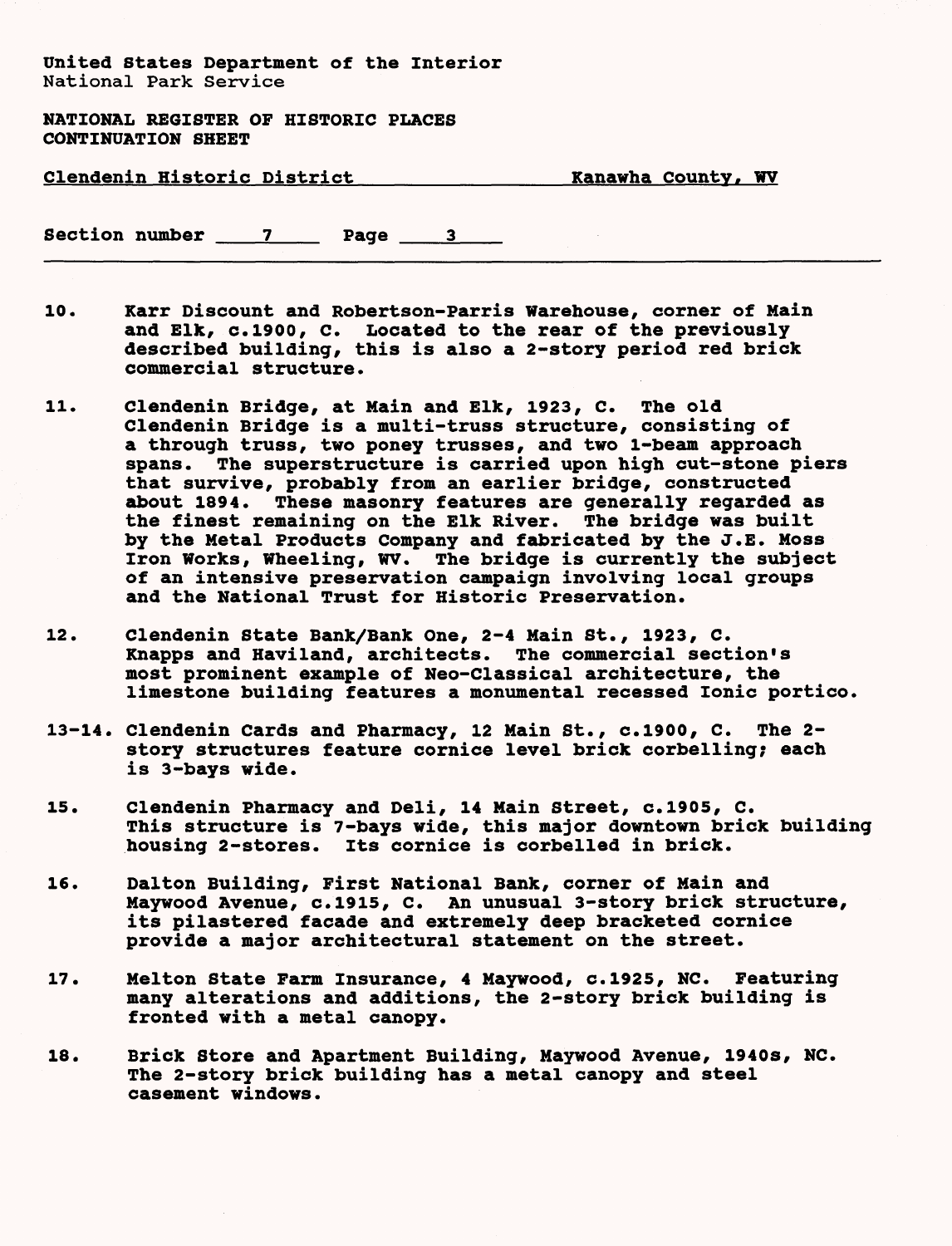NATIONAL REGISTER OF HISTORIC PLACES CONTINUATION SHEET

| <b>Clendenin Historic District</b> |
|------------------------------------|
|------------------------------------|

Kanawha County, WV

Section number  $\begin{array}{c} 7 \end{array}$  Page  $\begin{array}{c} 4 \end{array}$ 

- 19. Eugene's Used Furniture Store, Maywood Avenue, c.1925, NC. Brick veneer and upper floor synthetic siding have impaired the structure's integrity.
- 20. Liza's Food Market, Maywood Avenue, c.1925, C. A textured red brick 2-story building, it features contrasting buff brick decorative banding.
- 21. Roxy Theater, Maywood Avenue, c.1930-40, C. The 2-story brick theater, still in use, is the district's only unaltered Art Deco-style building.
- 22. H&R Block/Apartment Building, Maywood Avenue, c.1940, C. 3-story brick with metal canopy and metal casement windows.
- 23. old Farmers and citizens Bank, corner of Maywood and Cardinal, c.1920, C. This 2-story, buff brick structure is temple form; its Neo-Classical styling is complemented by hollow metal cornices.
- 24. U.S. Post Office, corner of Maywood and Cardinal, c.1960s, NC. The 1-story brick is of late construction, featuring a flat roof and modern windows.
- 25. Osborne Garage/Dollar General Store, 106 Maywood, 1920, C. The 2-story brick building originally housed Charles F. Osborne's automobile dealership. It possesses recessed panels and a frieze-line belt course.
- 26. Modular House, Maywood Avenue, 1980, NC. A small trailer house of recent construction.
- 27. Summers House, corner of Maywood and Willow Street, 1914, C. The largest brick house on the street, it combines Craftsman and Tudor design elements.
- 28. Parris House, 1 Willow Street, 1914, C. Knapp and Higgenbotham, architects. One of the town's largest Foursquares, the house features high brick chimneys and hipped dormers.
- 29. Walker House, 6 Willow Street, c.1916, C. The gambrel-roofed frame house with cross gable is located within a short distance of Elk River.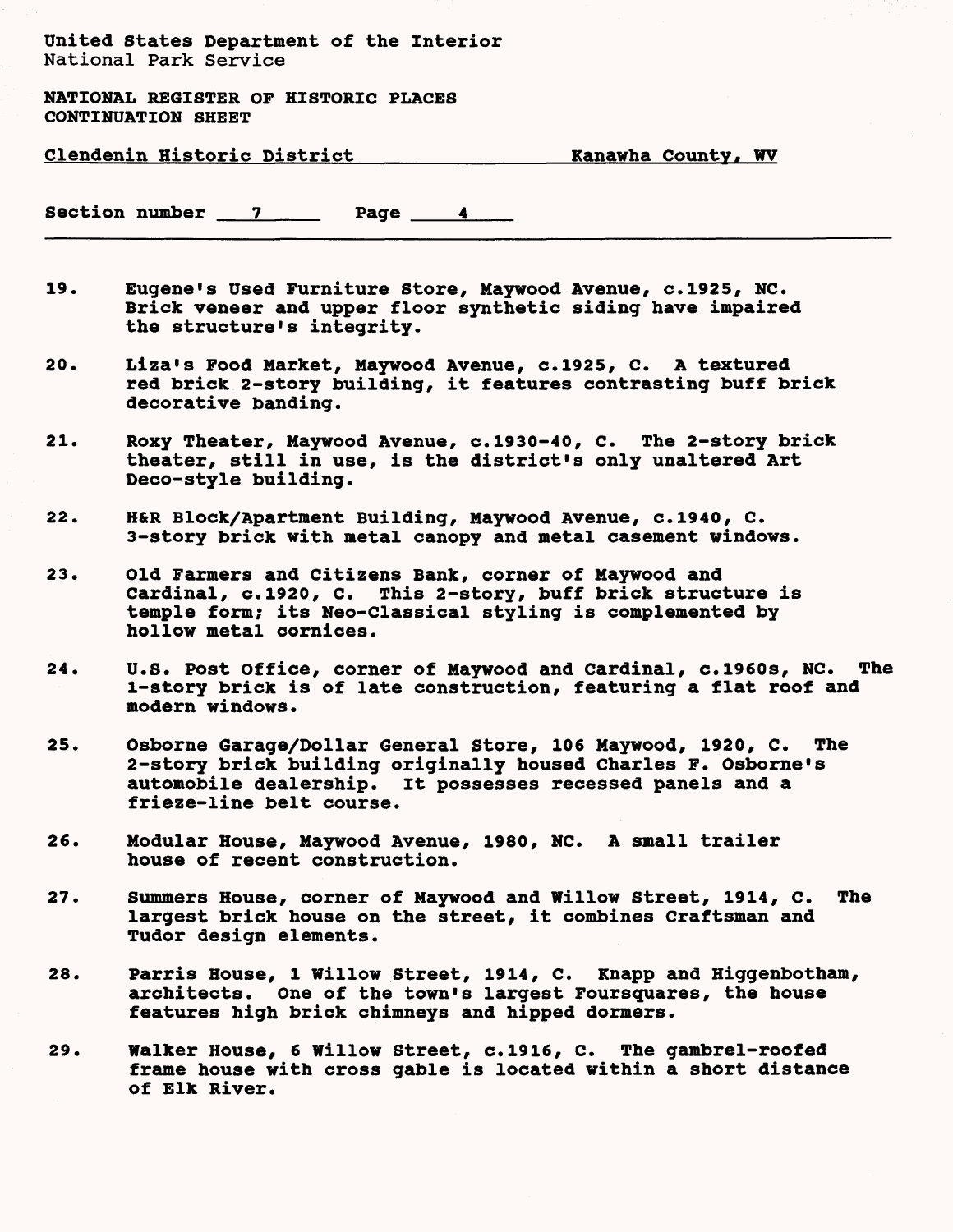## NATIONAL REGISTER OF HISTORIC PLACES CONTINUATION SHEET

Clendenin Historic District\_\_\_\_\_\_\_\_\_\_\_\_\_\_Kanawha county, WV

Section number 7 Page 5 5

- 31. Robertson, Sidney H., House, Elk Avenue, c.1900, C. The Colonial Revival frame house is the earliest example surviving in Clendenin. It has a double gambrel slate roof and dormers. Robertson was one of the town's most prominent citizens; he served in the State Senate and in a business association with Mr. Parris. The house was moved c.1923 to its present location to make way for the Clendenin State Bank.
- 32. Monarch Hotel, 12 Kanawha Avenue, c.1900, C. This 3-story frame building is dominated on its town-facing elevation by 3 tiers of porches, the building's distinctive feature.
- 33. Two-story frame apartment building, Kanawha Avenue, c.1905, NC. Adjacent to the Monarch Hotel, this building like its neighbors is believed to have served to accommodate oil and gas workers and rail passengers.
- 34. Three Kanawha Avenue houses, Kanawha Avenue, c.1915, C. One of these houses served as a Chinese laundry. Like their neighbors the buildings were utilized to serve passengers on the rail line, located only a few feet from their back doors.
- 35-36. Two 2-story frame houses at the eastern boundary of the district, c.1915, C. Like their neighbors, these structures are elongated and are of frame construction. Also like their counterparts they are partially embanked.
- 37. Clendenin City Hall, Corner of Maywood at 101 First Street, c.1918, C. A stuccoed American Foursquare, this building has long served as the center of town government.
- 38. Stephenson, Mayor, House, 3 First Street, 1923-25, C. The tile-roofed Foursquare is distinguished by paired windows and a large full front porch.
- 39. Clendenin School (Big Sandy District High School), Koontz Avenue, 1912, C. Believed to be the second high school built in Kanawha County, this 2-story building features pedimented pavilions, a center Classical portico, and a centrally placed cupola.
- 40. United Methodist Church, 121 Koontz Avenue, 1921-22, C. The limestone clad, Neo-classical Revival-style church features an Ionic telrastyle portico on a high podium.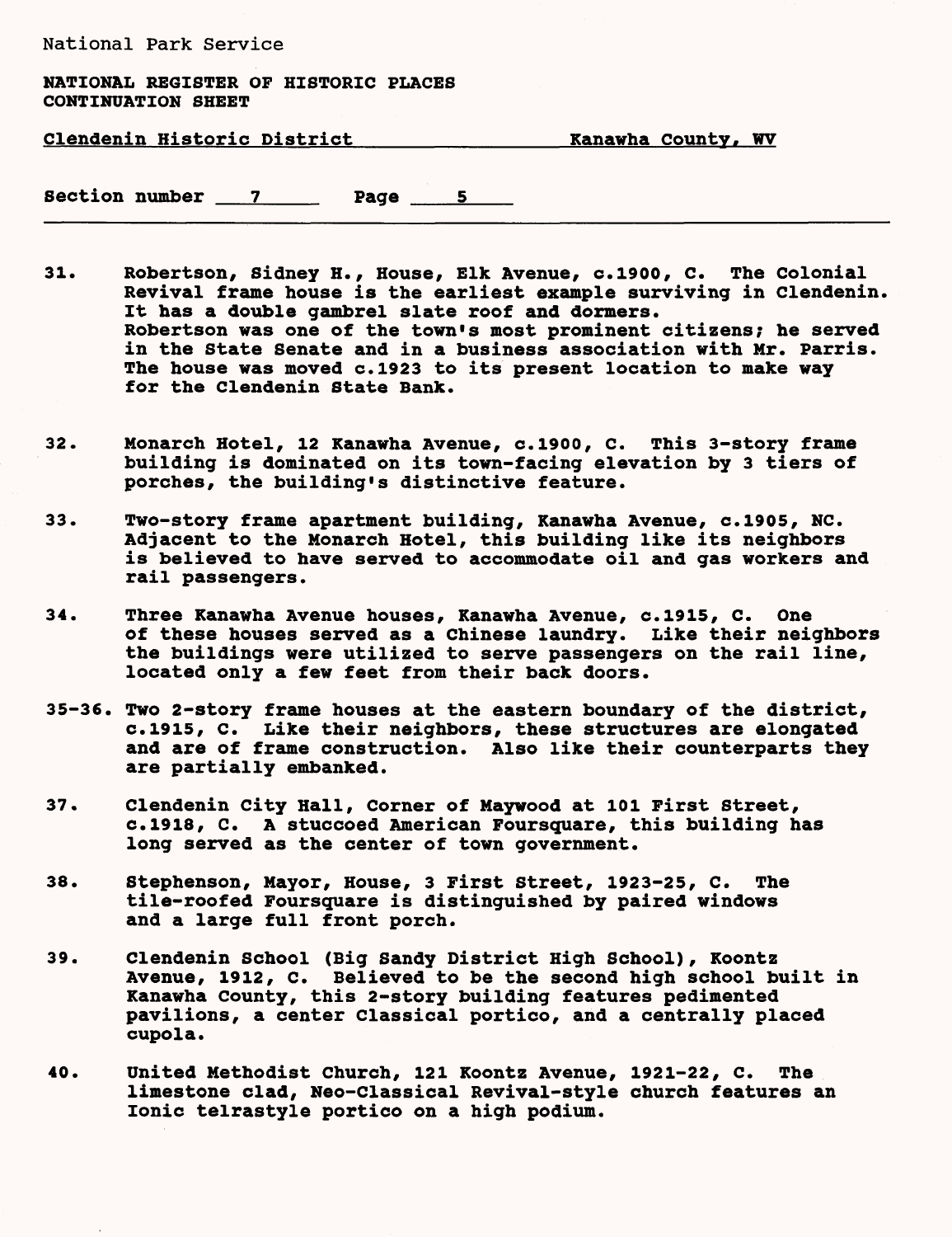## NATIONAL REGISTER OF HISTORIC PLACES CONTINUATION SHEET

# Clendenin Historic District The Manawha County, WV

Section number 7 Page 6

- 41. Clendenin-Campbell House, 202 Koontz Avenue, 1920, C. George Cobb, builder. A 1-1/2 story brick bungalow, the hipped roof house features a full porch with arched opening.
- 42. Crider House, 204 Koontz Avenue, c.1920, C. A gambrel-roofed frame house, its central hipped dormer is a major feature.
- 43. Koontz-Holcomb House, 217 Koontz Avenue, 1905, C. This frame Foursquare was an early home to Luther V. Koontz, one of Clendenin's most prominent politicians (often elected mayor) and businessmen.
- 44. simmons House, 202 Koontz Avenue, 1911, C. A frame L- shaped, 2-story house with raised seam metal roof, it retains its early massing and detail.
- 45. Koontz, L.V. , House, 301 Koontz Avenue, 1911, C. Regarded as the finest residence in Clendenin at the time of construction, the house is a 2-1/2 story Foursquare brick with heavy Craftsman elements. Two outbuildings, a garage and carriage house, are contributing elements on the property.
- 46. Blonde Brick Foursquare, Koontz Avenue, c.1918, C. A dormered Foursquare, this house may contain, to the rear, an 18th century log structure.
- 56. Clendenin Fire Station, Maywood Avenue, 1991, NC. The building is a l-story, 4 -bay structure that is of brick construction with gabled ends.
- 57. Old Robertson and Parris Feed Store, Koontz Avenue, c.1925, C. The l-story red brick features limestone banding and cornice-level ornamental brickwork.
- 68. Historical Marker, Route #119 (First Avenue), NC. This historic highway marker entitled "Petrochemical Plant", interprets the 1920 establishment by Union Carbide of the first plant for the production of synthetic organic chemicals from natural gas, making Clendenin the birthplace of the nation's petrochemical industry.
- 69. Wood Memorial Church/Clendenin Advent Christian Church, US (First Avenue), north side of Elk River, 1914, C. A small, but handsome rock-faced Gothic Revival church, it is noted for its locally quarried stonework and interior woodwork.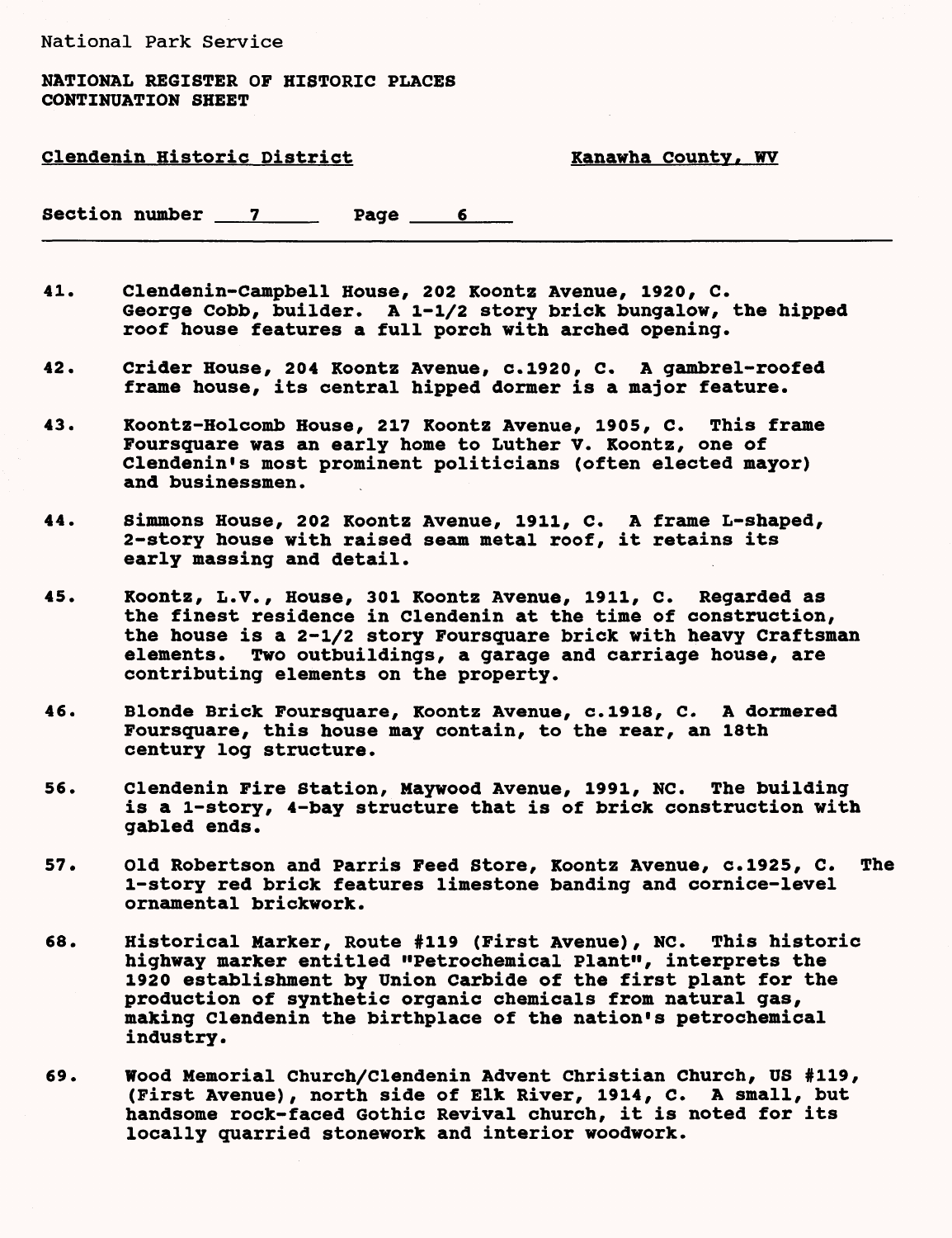NATIONAL REGISTER OF HISTORIC PLACES CONTINUATION SHEET

## Clendenin Historic District Kanawha County, WV

Section number 7 Page 7

70-A Smoke Shop, Corner of Main Street and Maywood, c.1945, NC. This is a 1-story concrete block building housing pool tables and a bar. It has been a long-time tavern, somewhat legendary in Clendenin.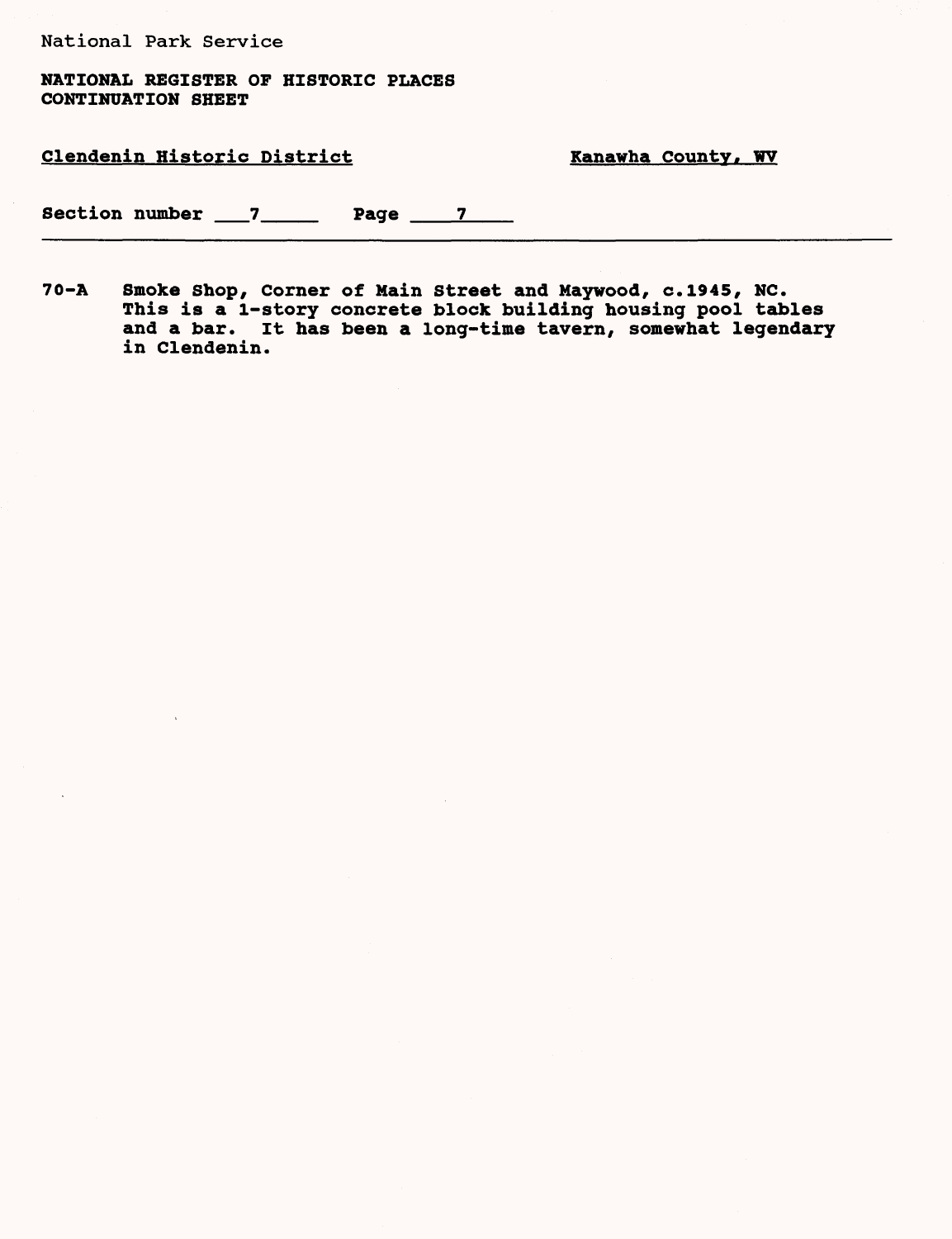NATIONAL REGISTER OF HISTORIC PLACES CONTINUATION SHEET

| Clendenin Historic District |                  |  |        | Kanawha County, WV |  |  |
|-----------------------------|------------------|--|--------|--------------------|--|--|
|                             | Section number 8 |  | Page 1 |                    |  |  |

The Clendenin Historic District is located in the center of the city of Clendenin, Kanawha County, West Virginia. It is being nominated for inclusion on the National Register of Historic Places under Criteria A and c. Under criterion A, the district is significant for the role it played as a result of the development of early industries, among these, timber, coal, oil, gas, and various chemical facilities. By 1920, Union Carbide established a plant that became the birthplace of the nation's petrochemical industry. The district is eligible under criterion C for its collection of commercial architecture constructed during the period of significance, 1890-1940.

Clendenin was originally a small settlement from which a village called "Chilton" was founded on the opposite side of the Elk River. This was a community of timber and coal mining, the area's first important industries. At nearby Falling Rock one of the first cannel coal viens, discovered in 1846, became a rich source in the manufacture of artificial gas. Its name is a corruption of "candle coal" because it burns with a bright flame.

There were two significant events which occurred in 1893 and around 1900; these were the coming of the railroad and the drilling of the first gas well, with the development of one of the largest oil and gas fields in the state, the town developed into a boom town almost over night. Banks were established, stores built, oil and gas offices opened and industrial plants constructed. These conditions fostered the construction of many of the town's commercial buildings.

The Coal and Coke Railroad was built up Elk River in 1890. The timberland attracted logging operations. A tram-road was built across the Elk River at Clendenin up through Cobbs Bottom and on up to Left Hand. A small engine called a "dinkey" hauled the logs down to Clendenin. A large lumber industry developed on the south side of Clendenin, as a result.

The South Penn Oil Company purchased a land lease from M.A. Cobb in 1901. A United Fuel pipeline from Left Hand to Clendenin which carried gas from the fields crossed the M.A. Cobb property in 1903. A series of four leases from M.A. Cobb brought the Virginia Gas and Oil Compnay to on 1916, 1917 and the remaining two leases to United Fuel Gas Company in April of 1922. The company houses for Cobb Station Compressor Plant, once labeled the world's largest compressor station, were started in 1917, and completed in 1920.

Another large industry near Clendenin was the Elk Refining company. It was built in 1915 and as the years passed the plant increased in size. Besides gasoline, the plant produced many kinds of lubricating oil, pressure grease, Naptha, Benzine, Fuel oil, floor oil and wax.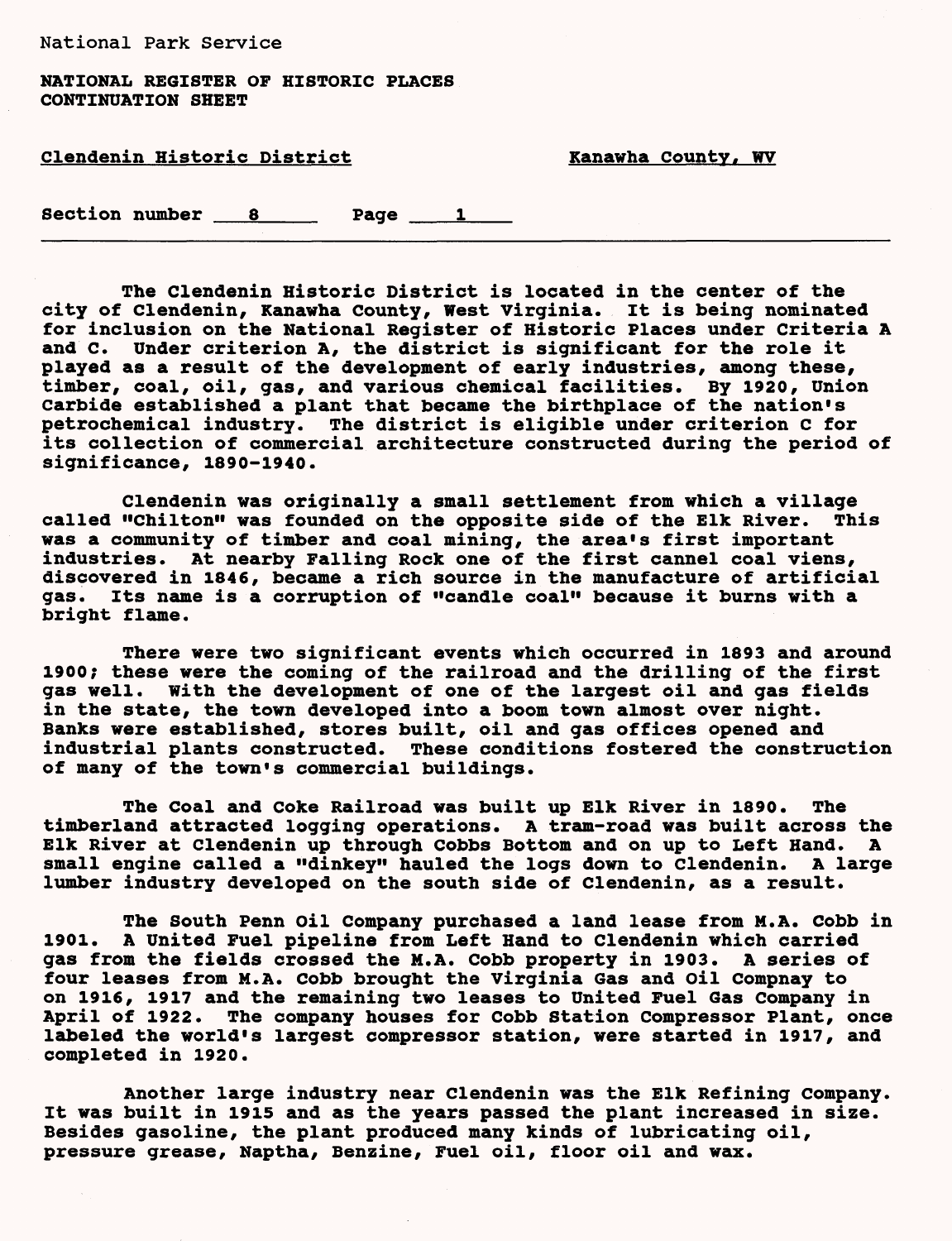NATIONAL REGISTER OF HISTORIC PLACES **CONTINUATION SHEET** 

| <u>Clendenin Historic District</u> |  | Kanawha County, WV |  |
|------------------------------------|--|--------------------|--|
|                                    |  |                    |  |

Section number 8 Page 2

In 1920, Union Carbide built the nation's first plant for the production of synthetic organic chemicals from natural gas. The local historical marker states: "...from this nucleus grew the nation's giant petrochemical industry, employer of thousands."

The chemical industry in the United States was not new when Union Carbide started production of petrochemicals in 1920. But a chemical industry based wholly upon the synthesis of the alaphatic hydrocarbons or petrochemicals was new, not only in the United States but in Europe as well.

Following World War I, the early history of the industry actually started at Mellon Institute in Pittsburgh, where a young scientist by the name of Dr. George O. Grume of the newly formed Union Carbide and Carbon Corporation began a series of experiments on the synthesis of organic chemicals from "oil-forming gas." These early experiments were destined to become the cornerstone of an industry that now supports a world of necessities and luxuries for the American way of life.

Synthetic organic chemistry was just a laboratory child in 1920. But with the background of information developed earlier by Dr. Curme and his associates, Union Carbide's research program was ready for expansion.

With this early start and the energy and enthusiasm shown by the small group of dedicated men from Mellon, a survey was made of the natural gas fields in the United States to find a region in which the gas was rich in hydrocarbons. Union Carbide discovered that the natural gas in the Clendenin area was as good, if not better, than any other to be found elsewhere.

In July, 1920, Carbide purchased a small gasoline extraction plant and Dr. Curme and his associates moved to Clendenin to continue the earlier work done at Mellon.

This plant had contracts for purchasing it for removal of gasoline by the absorption process, and selling the stripped gas back to the gas company. Such a plant furnished an ideal source for the ethane and propane required for the manufacture of ethylene and propylene from which the desired hydrocarbon raw materials were obtained.

In the conversion of the plant for the production of chemicals, this group of young scientists used the trial and error process - building equipment and tearing down equipment. In so doing, a great industry emerged from the minds of men and the natural resources of a rich nation, to form the nucleus of a business which today provides employment for thousands of people throughout the world.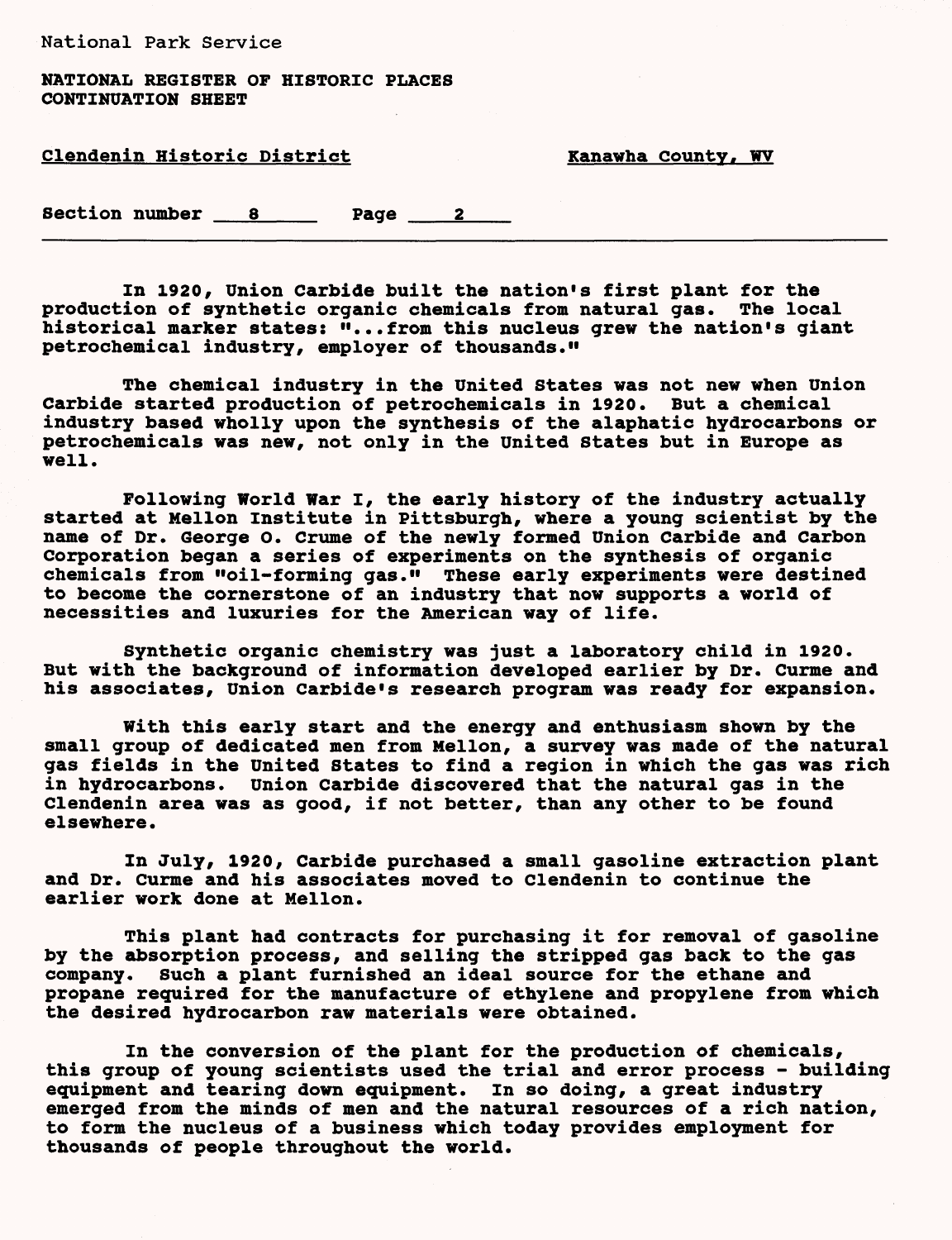**NATIONAL REGISTER OF HISTORIC PLACES CONTINUATION SHEET**

Clendenin Historic District Nanawha County, WV

Section number 8 Page 3

**Propane, which became a lively business, was sold as bottled gas (later called Pyrofax) for domestic use beyond city gas mains. Other basic gases from the separation process found a market as refrigerants. Ethylene glycol started its career by joining with glycerin in a new type low-freezing dynamite.**

The founder of the chemical industry did not come to Clendenin with a blare of trumpets or newspaper headlines. They arrived quietly, rented rooms, donned overalls, and stepped into the most rewarding experience they had, as they watched the birth of a new industry.

Five years later, the company had outgrown Clendenin. There is only one remaining building left from the Clendenin site. From this little noted birth of the petrochemical industry at Clendenin, West Virginia, in 1920, there emerged one of the world's leading businesses, with new companies being formed each year to meet the demands of a multi-billion-dollar industry. The Union Carbide Corporation moved to South Charleston in 1925.

The Union Carbide Corporation and its affiliates operate more than 400 plants in over 30 countries. UCC is the nation's first producer of petrochemicals, the leading maker of plastics, first in the production of alloying metals, the largest producer of manufactured carbon and graphite, the leading extractor of gaseous elements from the atmosphere, the outstanding producer of anti-freeze coolants, first in the manufacture of packaged portable power, and the largest contractor of the U.S. Atomic Energy Commission.

Prosperity created by emerging local industry brought into existence as many as three banks, the Farmers and Citizens, the Clendenin State Bank, and the First National Bank. Other manifestations of boom activity appeared along the town's central streets. Here 2 and 3-story brick commercial buildings were constructed to house hardware stores, shops, groceries, and professional offices. Small hotels, such as the Monarch Hotel on Kanawha Avenue, were established to accommodate oil and gas field workers as well as rail passengers. Though many local buildings have been altered at ground level, they retain upper floor period design elements, such as brick corbelling, paneling, and heavy cornices.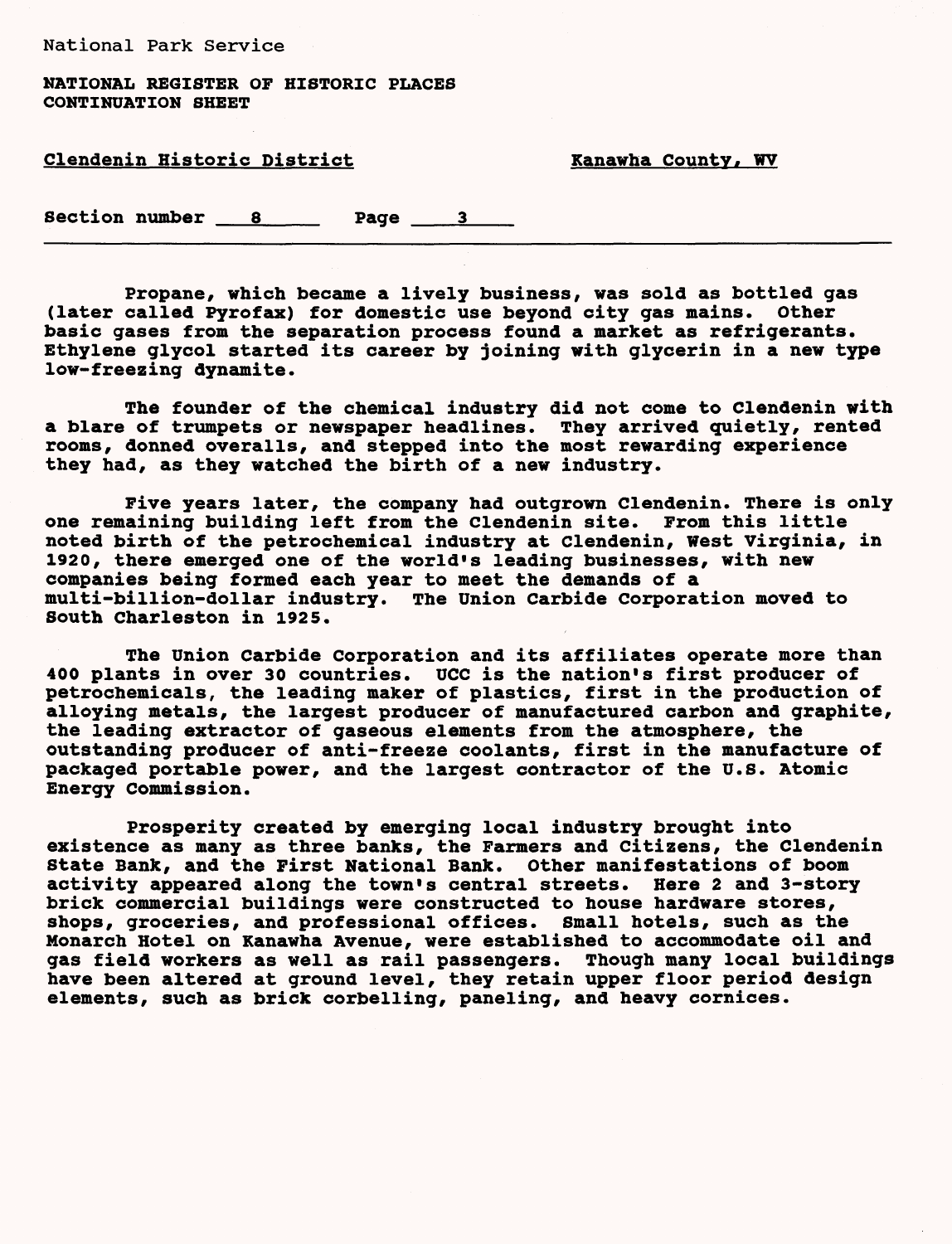NATIONAL REGISTER OF HISTORIC PLACES CONTINUATION SHEET

| <b>Clendenin Historic District</b> |                  |  |      | Kanawha County, WV |  |
|------------------------------------|------------------|--|------|--------------------|--|
|                                    | Section number 8 |  | Page |                    |  |

Outstanding recessed store entrances also provide a traditional point of entry between large plate glass display windows. These architectural elements, as well as different architectural styles represented in the town's period of significance, c.1890-1940, represent a significant legacy worthy of restoration and preservation.

# A Brief History

Clendenin was named for Kanawha County's first pioneer family. The area of land encompassing Clendenin was given to William Cobb by land grant in 1788 by Virginia Governor Edmond Randolph. Early settlers in the area arrived about 1795 and set up small farms scattered around the Big Sandy Creek.

Clendenin was not laid out as a town until 1877, when William Chilton established a townsite. About this time cannel coal was discovered in the area and one of the first refineries in America was built on Falling Rock Creek. The old chimney still remains. With the discovery of oil and gas in 1900, Clendenin became a boomtown.

The first Union Carbide plant was built about 1920 in Clendenin, but moved in 1925 to South Charleston, WV The town was incorporated in 1904, a water system was installed and a fire department organized in 1910, and streets were paved in 1914. After the decline of the oil and gas industry and termination of railroad service to the area, Clendenin lost its major industries. Today the town remains a service center for the area.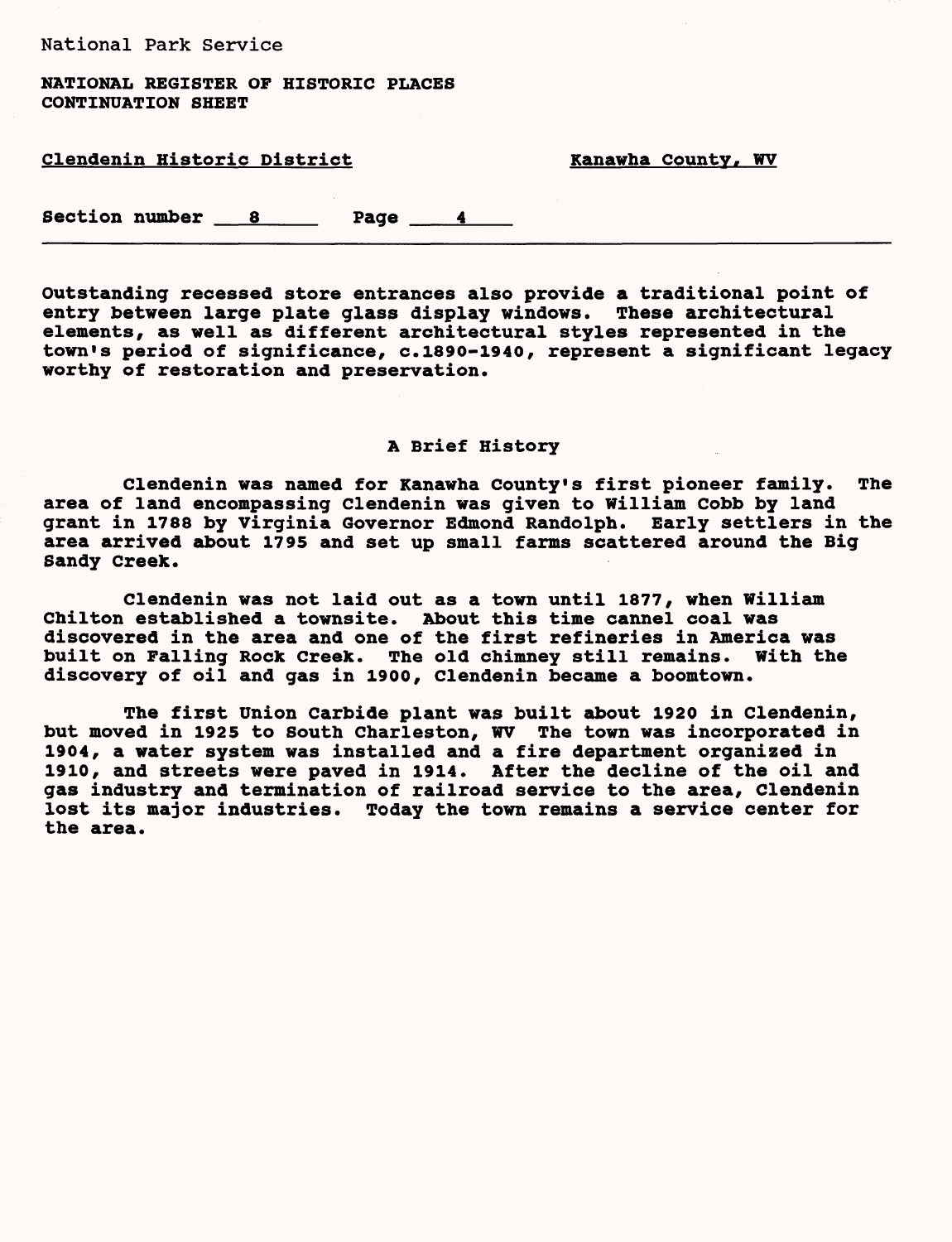NATIONAL REGISTER OF HISTORIC PLACES CONTINUATION SHEET

Clendenin Historic District Nanawha County, WV

Section number 9 Page 1

# Maior Bibliographical References

- W.S. Laidley. History of Charleston and Kanawha county West Virginia and Representative Citizens. Richmond-Arnold Publishing Co., 1911.
- Oscar D. Lambert, Historical Record Association, Charleston, WV. West Virginia Its People and Its Progress - Library of American Lives.
- Simon Meyer. "Carbide Recollections of the Early Years." Public Affairs Office, Union Carbide Corporation.
- Billy Joe Peyton, Associate Director to the Institute for the History of Technology and Industrial Archaeology, Morgantown, WV.
- H.V, & H. W. Poor, New York. Poor's Manual on the Railroads of the United States. Editions 1895-1899.
- R.L. Polk and Company, Detroit, Pittsburgh and Baltimore. West Virginia State Gazetteer and Business Directory 1908 -1909.
- Morris Purdy Shawkey. West Virginia in History, Life, Literature and Industry. The Lewis Publishing Co., Chicago, New York, 1928.
- Union Carbide Corporation, Chemicals Division, South Charleston, WV. The Carbide News, Vol. VIII, No. #46, November 13, 1964.
- Research Materials and Historic Photographs; Carol Paiste, New York; Henry Young, Clendenin; Billie and Max Simmons, Clendenin; Dr. and Rebecca Jackson Karr, North Carolina; Mr. and Mrs. Richard Ladd, Clendenin; Ernest W. Graham, Clendenin, Mayor James B. Clendenin, City of Clendenin, WV; Thad Epps, Director of Public Affairs, Union Carbide Corporation, South Chaarleston, WV.